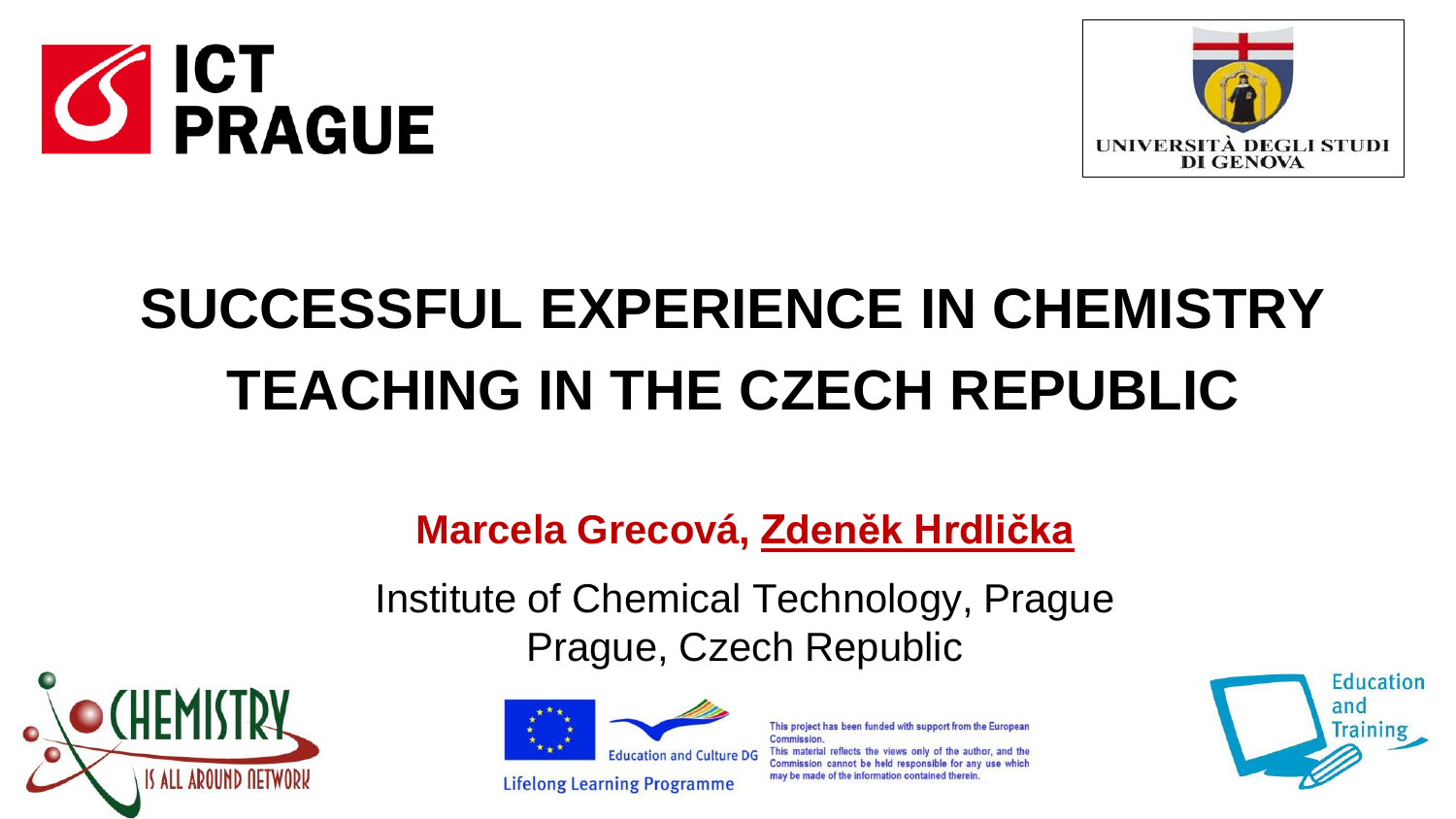# **Introduction to the national situation**

- Czech educational tradition is slowly followed by new innovative teaching methods and trends.
- The main teaching form is still a frontal teaching of big group of students/pupils (25 and more).
- Some teachers in Czech Republic still give information and let students be passive.
- Reportedly, the main reasons of that are the economic situation and workload of chemistry teachers and thus low teachers` motivation.







This project has been funded with support from the i This material reflects the views only Commission cannot be held responsible for any may be made of the information contained therein

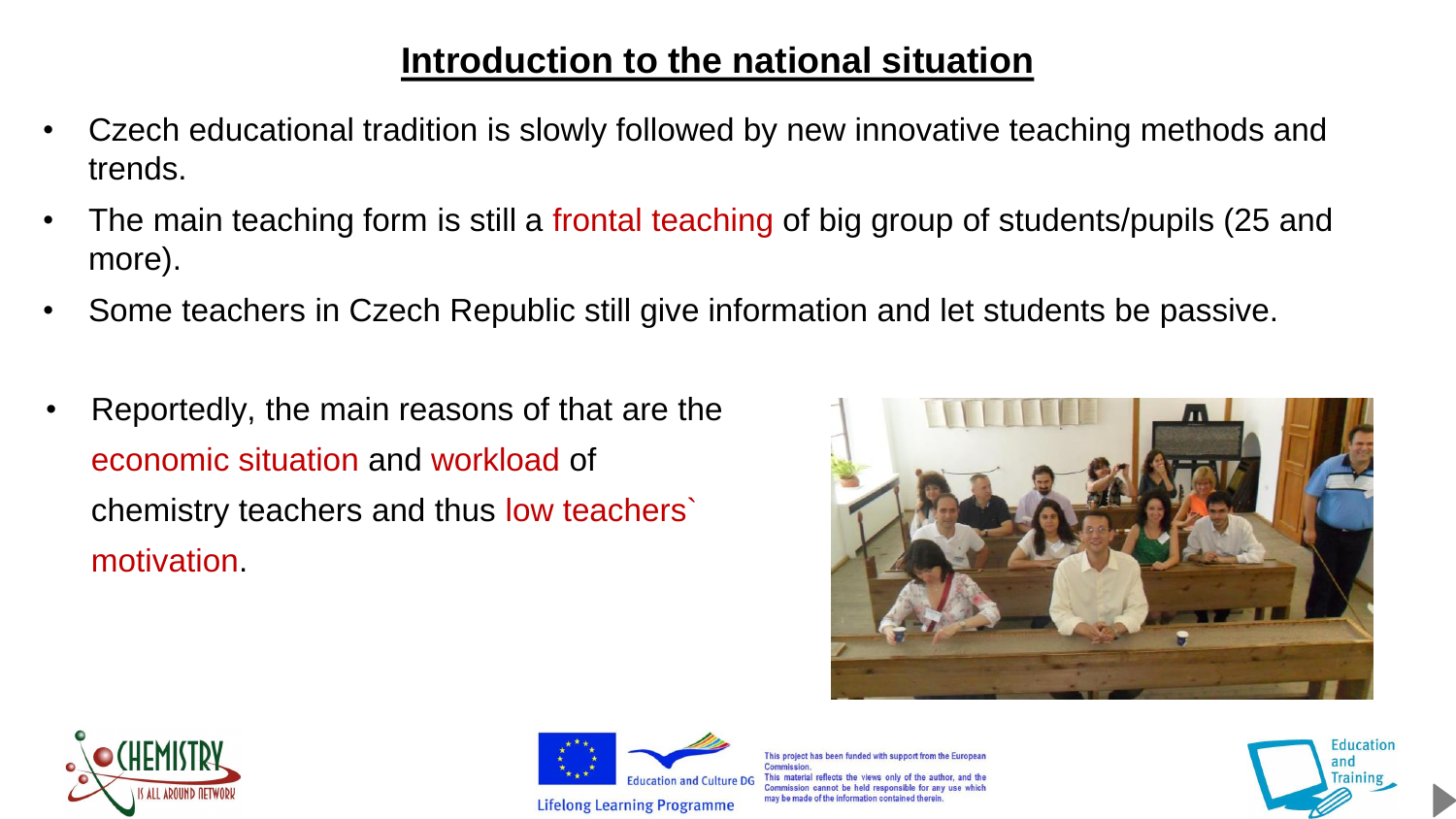- In the frontal teaching form, innovative components could be successfully incorporated:
- $\triangleright$  brainstorming,
- $\triangleright$  mind maps,
- $\triangleright$  students argumentation,
- $\triangleright$  discussion,
- $\triangleright$  ICT.



• Cooperative teaching (learning) is also considered as classic teaching method. This form leads students to share, cooperate and support each other. This helps to understand the curriculum.





This project has been funded with support from the Europea **Commission** This material reflects the views only of the author, and the Commission cannot be held responsible for any use which may be made of the information contained therein

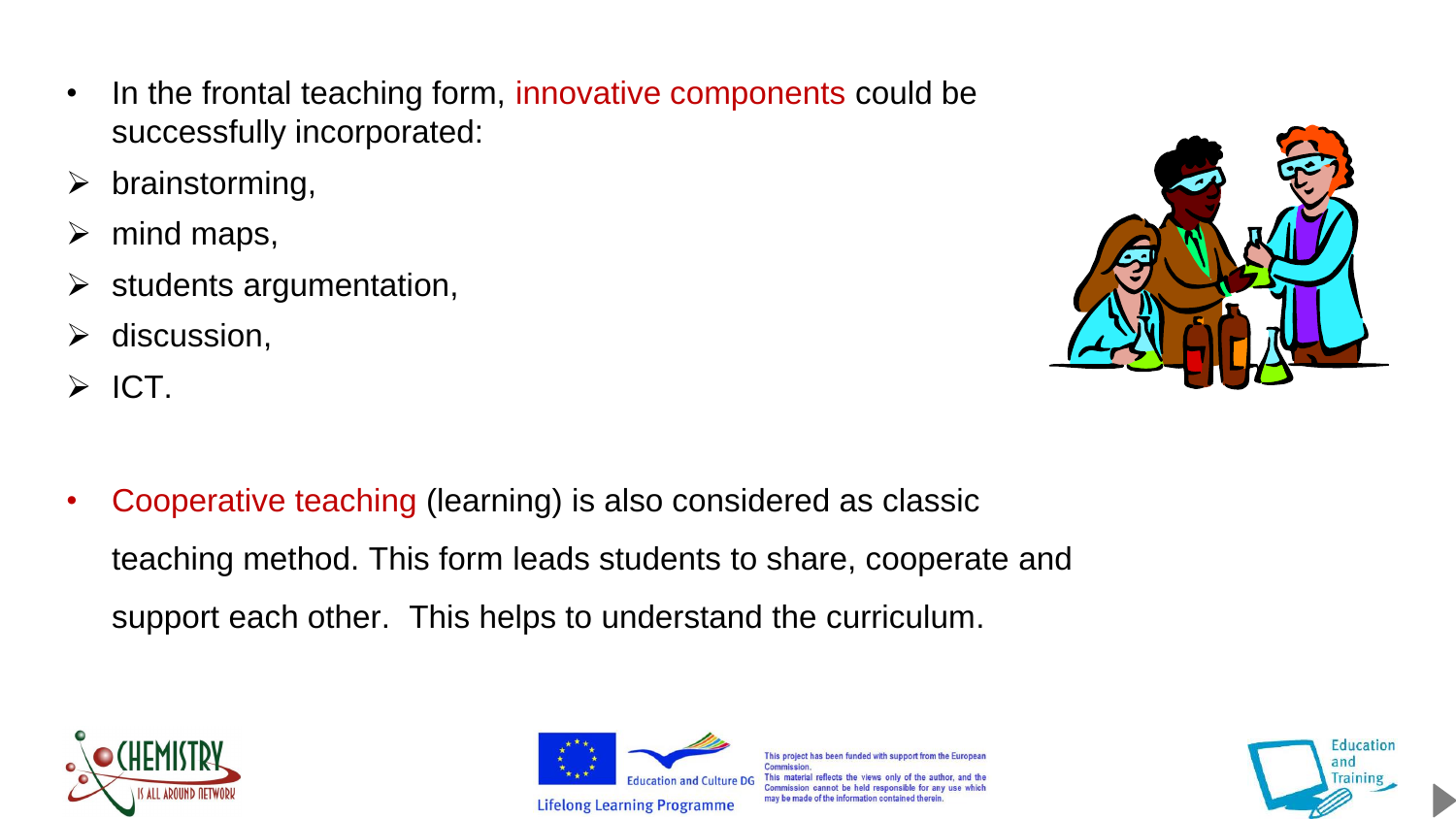# **Innovative methods in Czech science teaching**

# *Inquiry-based teaching (IBSE)*

- Czech educational system also follows new trends (with a slight delay).
- IBSE approaches focus on student's inquiry as the driving force for learning.
- Teaching is organised via questions and problems in a highly student-centred inquiry process.
- Students learn to explore the problem, to ask questions, to carry out their own research and experiments from that they discover the regularities.
- Pieces of knowledge are not delivered by the teacher but found by students.
- Students gain not only new data and information but also enjoy good feelings.
- National conference SCIENTIX (organized by European Schoolnet EUN) practical workshops, where the participants tested a variety of innovative teaching methods in practice.
- The main goal of this conference was that each teacher took particular inspiration for his teaching.

<http://www.dzs.cz/cz/eun/narodni-konference-scientix/> <http://www.dzs.cz/cz/eun/>





his project has been funded with support from the Europea





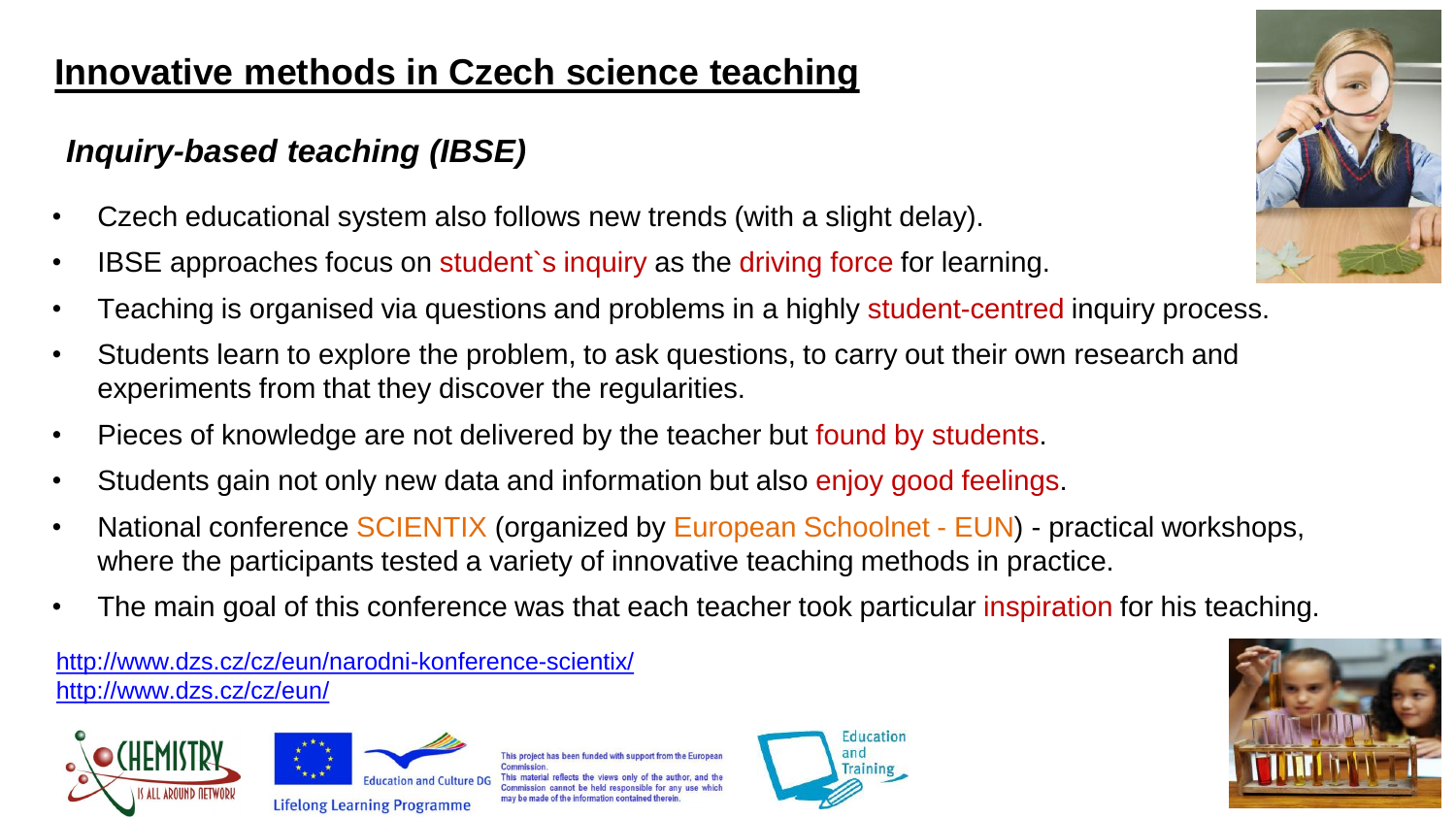#### *Project education*

• Project education form helps to motivate students to learn chemistry and to enhance competences like: cooperation, discussion, formulation of questions, problem solving, create and find information (competences necessary for laboratory work) [http://www.projektovavyuka.cz](http://www.projektovavyuka.cz/)

### *Open education*

- Students cooperate together.
- Weekly schedule informs about compulsory work and what is voluntary.
- It is not limited to the borderline of the school.

### *ICT-supported chemistry teaching*



- visualisation of information
- support of cooperative teaching forms
- of experiments enables e-learning and promotes
- support interdisciplinarity (ICT, English)
- powerpoint slides
- graphs, tables
- short videos of experiments
- virtual labs
- e-learning



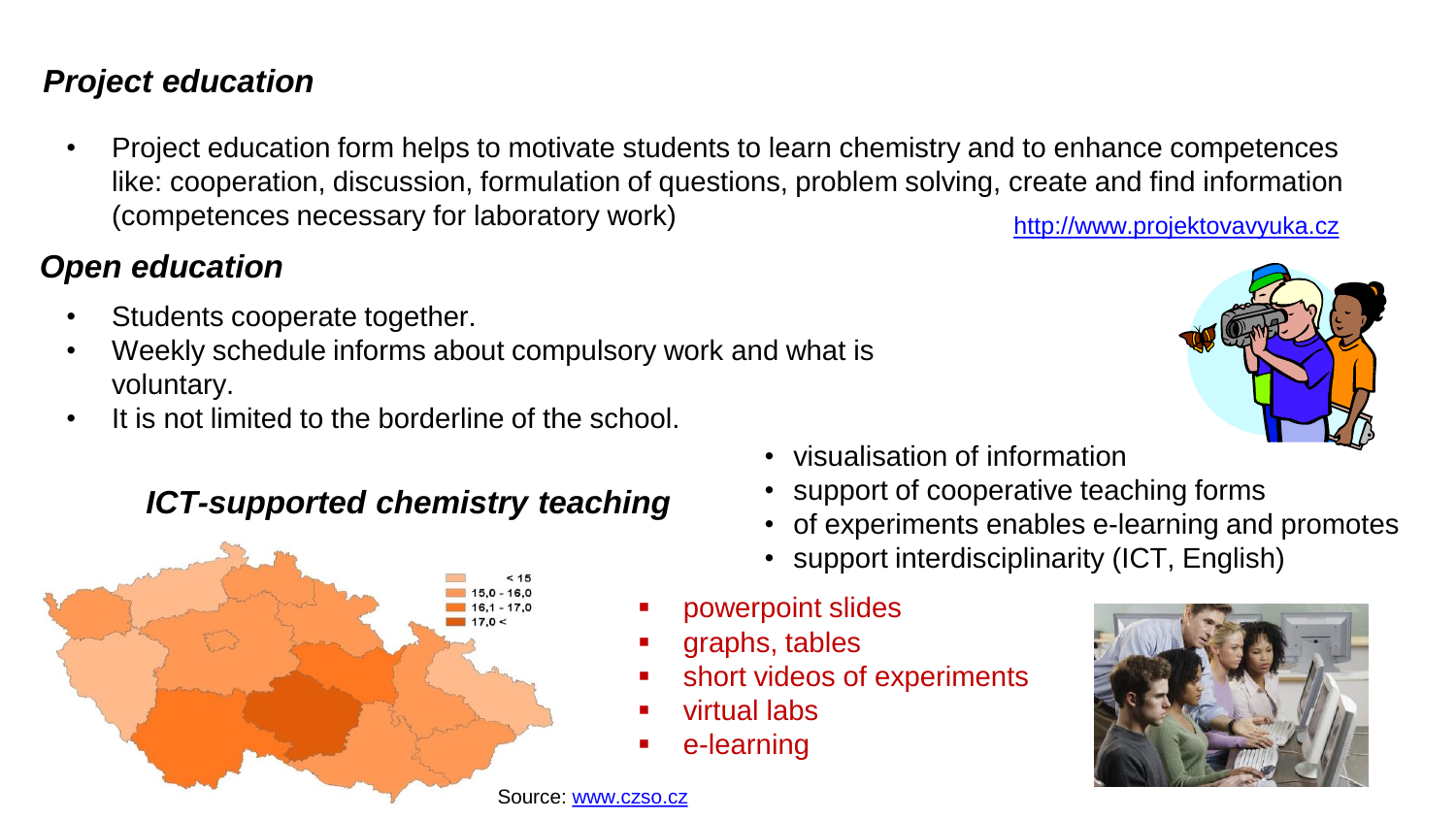#### **The Institute for Support of Innovative Education** [http://www.inovativnivzdelavani.cz](http://www.inovativnivzdelavani.cz/)

- The institute supports innovative methods and trends, mediates information, initiatives for teachers, experts and schools.
- Focused on Montessori School, Waldorf School, intercultural schools, intuitive education etc.
- It provides an online portal with a list of successful schools which involved innovative teaching in their daily practice.

#### *Innovative training of future teachers of chemistry*

The aim is to allow prospective chemistry teachers to be in a close contact with pupils at primary and secondary schools through

- management of students' projects directly in chemistry lessons,
- tutoring laboratory lessons,
- organizing Chemistry Olympiad at schools and excursions to laboratories for pupils,
- chemistry consultations for talented secondary school pupils,
- preparation of natural science competitions and popularizing events under the contract of the contract of the contract of the contract of the contract of the contract of the contract of the contract of the contract of the contract of the contract of the contract of the contract of t







This project has been funded with support from the Europe Commission his material reflects the views only of the author, and the Commission cannot be held responsible for any use may be made of the information contained therein

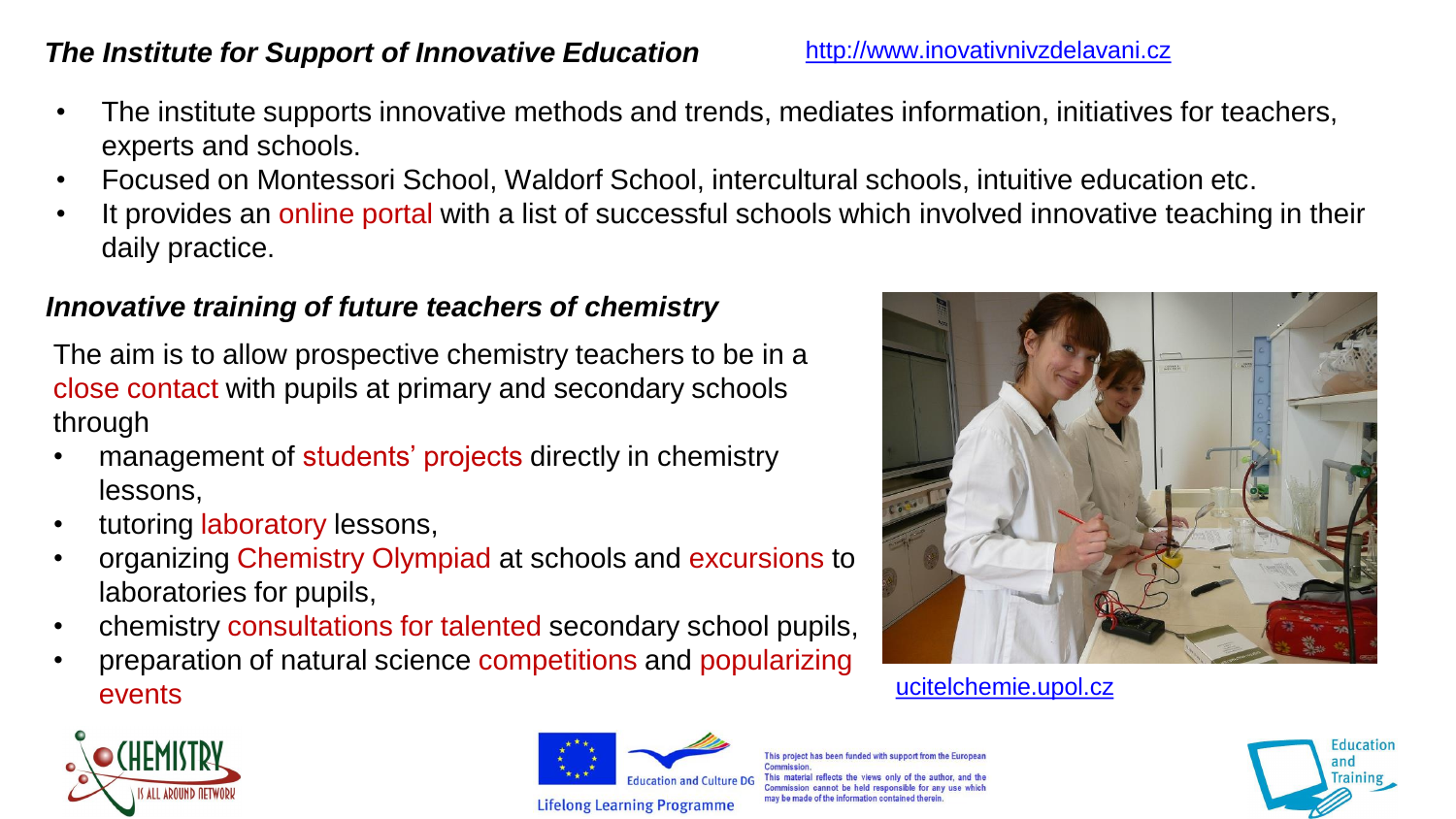# **Key competences and their development in chemistry education**

National Education Development Programme for the Czech Republic ("White Book")

• A new curricular system was introduced into the Czech education system (age 3 to 19).



area "Humans and Nature" (Physics, Chemistry, Natural Sciences, Geography)





This project has been funded with support from the European **Commission** This material reflects the views only of the author, and the Commission cannot be held responsible for any use which may be made of the information contained therein

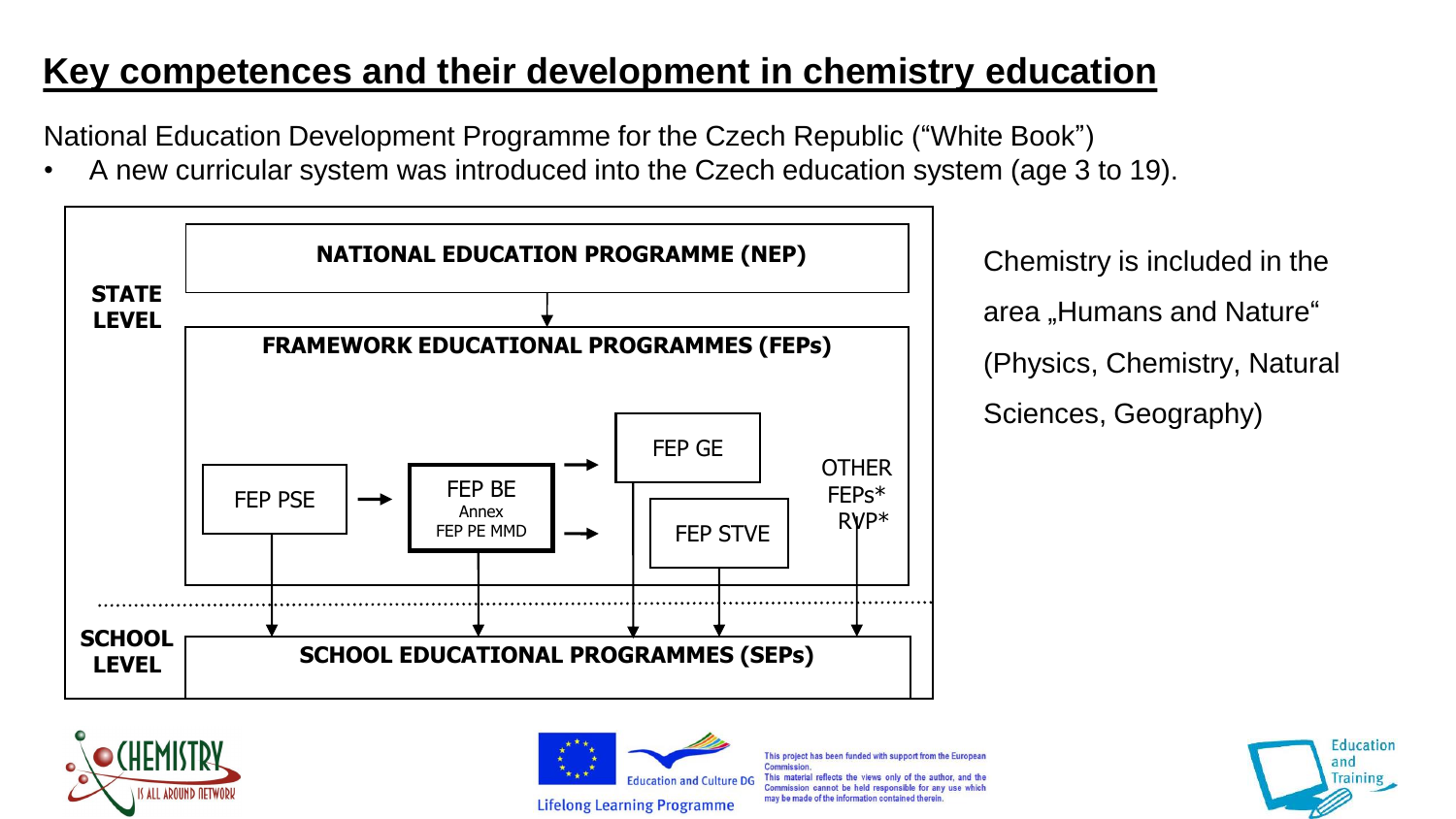### *Chemistry textbooks*

Pupils and students often learn the curriculum from outdated textbooks that do not correspond with current knowledge. However, we would like to mention two successful textbooks:

- Chemistry for basic schools ( $8<sup>th</sup>$  and  $9<sup>th</sup>$  grade by J. Škoda and P. Doulík (2006)
- Chemistry for secondary schools by J. Honza and A. Mareček (2008)

The main aim is to motivate pupils to study chemistry,

not to discourage them from it.





This project has been funded with support from the Commission This material reflects the views only of the Commission cannot be held responsible for any use may he made of the information contained therein





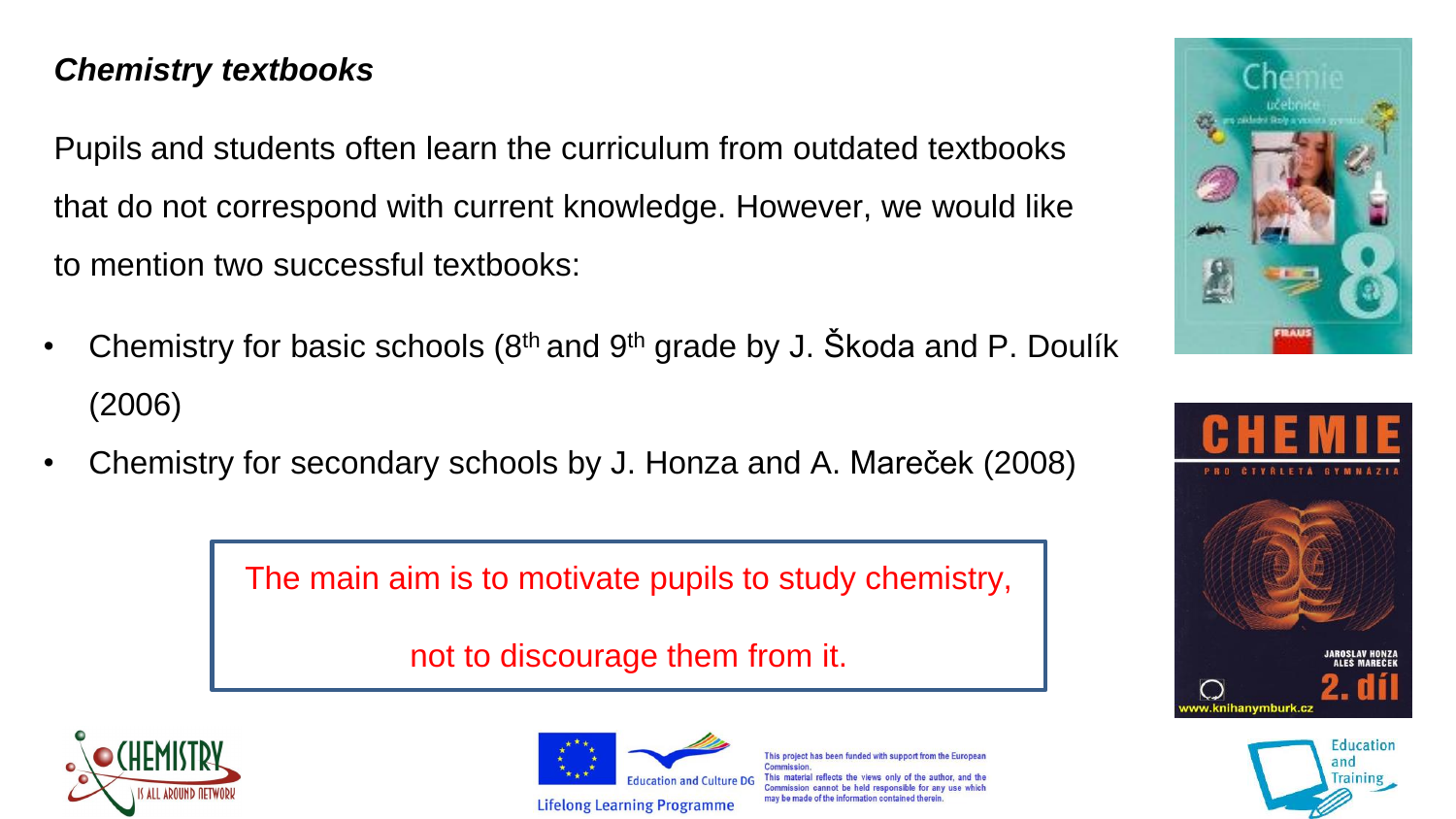#### **What is accentuated?**

- usability of the acquired knowledge in practice
- interdisciplinary relations with other subjects (not only science-based)
- support of the curriculum by individual experiences of pupils and their children conceptions
- importance of real and virtual experiments
- direct observation, various ways of modelling, visualisation
- individual work of pupils (projects, searching of information)
- generalizing approach (induction of general principles from concrete things, phenomena, facts and knowledge)
- motivation to learn chemical phenomena and processes
- considerable empowerment of the biochemistry-related curriculum





This project has been funded with support from the Europe Commission This material reflects the views only of the author commission cannot be held responsible for any use may be made of the information contained therein



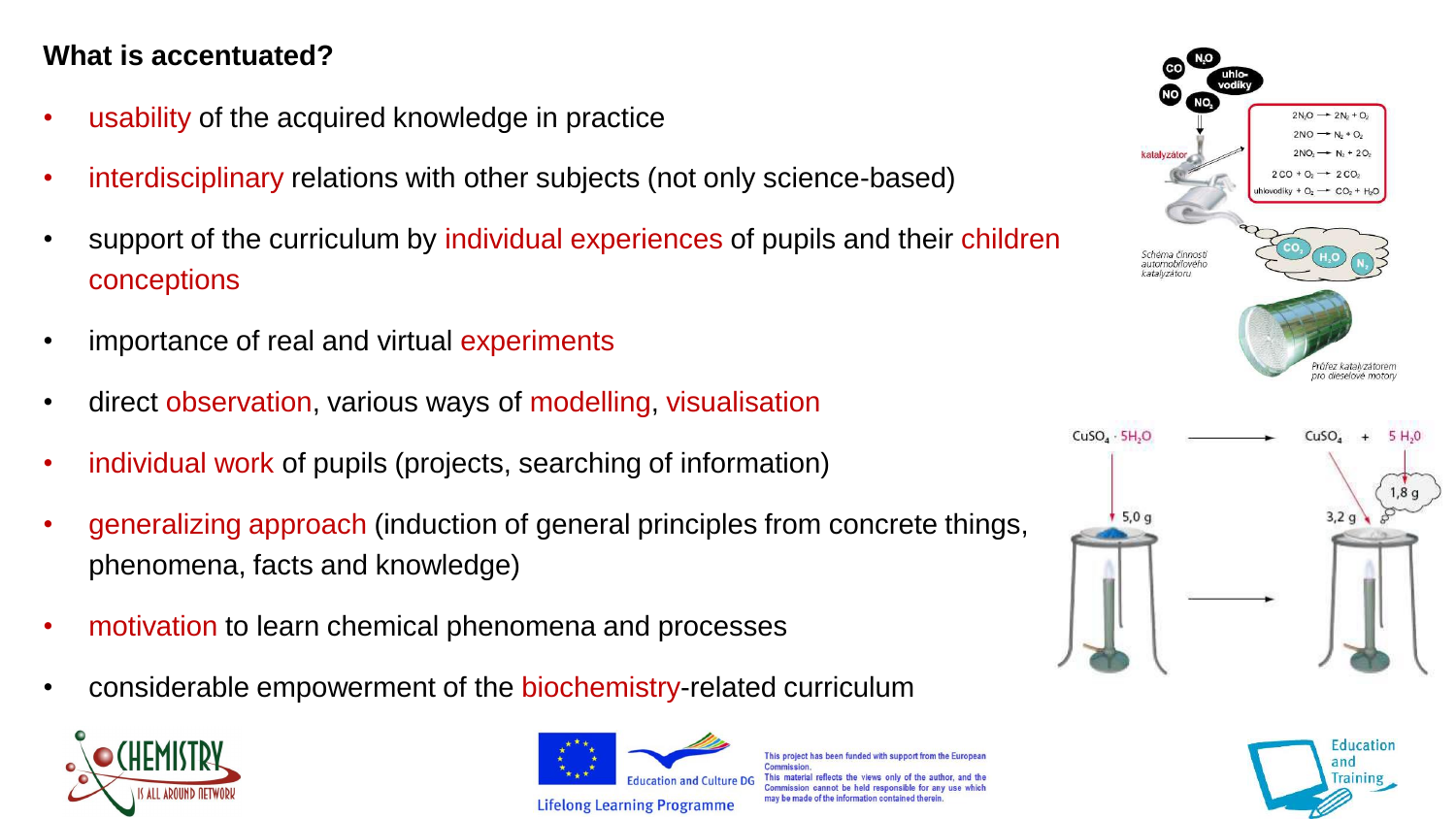#### **What is suppressed?**

- mechanical memorizing of empty and useless facts
- factual approach of chemistry teaching without relation of findings with the real life
- too abstract passages of general and physical chemistry
- complex nomenclature, calculations and chemical equations without practical importance
- mutual isolation of inorganic and organic chemistry
- long commentary passages in the textbook
- understanding chemistry as theoretical and useless subject





This project has been funded with support from the Europe his material reflects the views only of th mmission cannot be held responsible for any may be made of the information contained therein





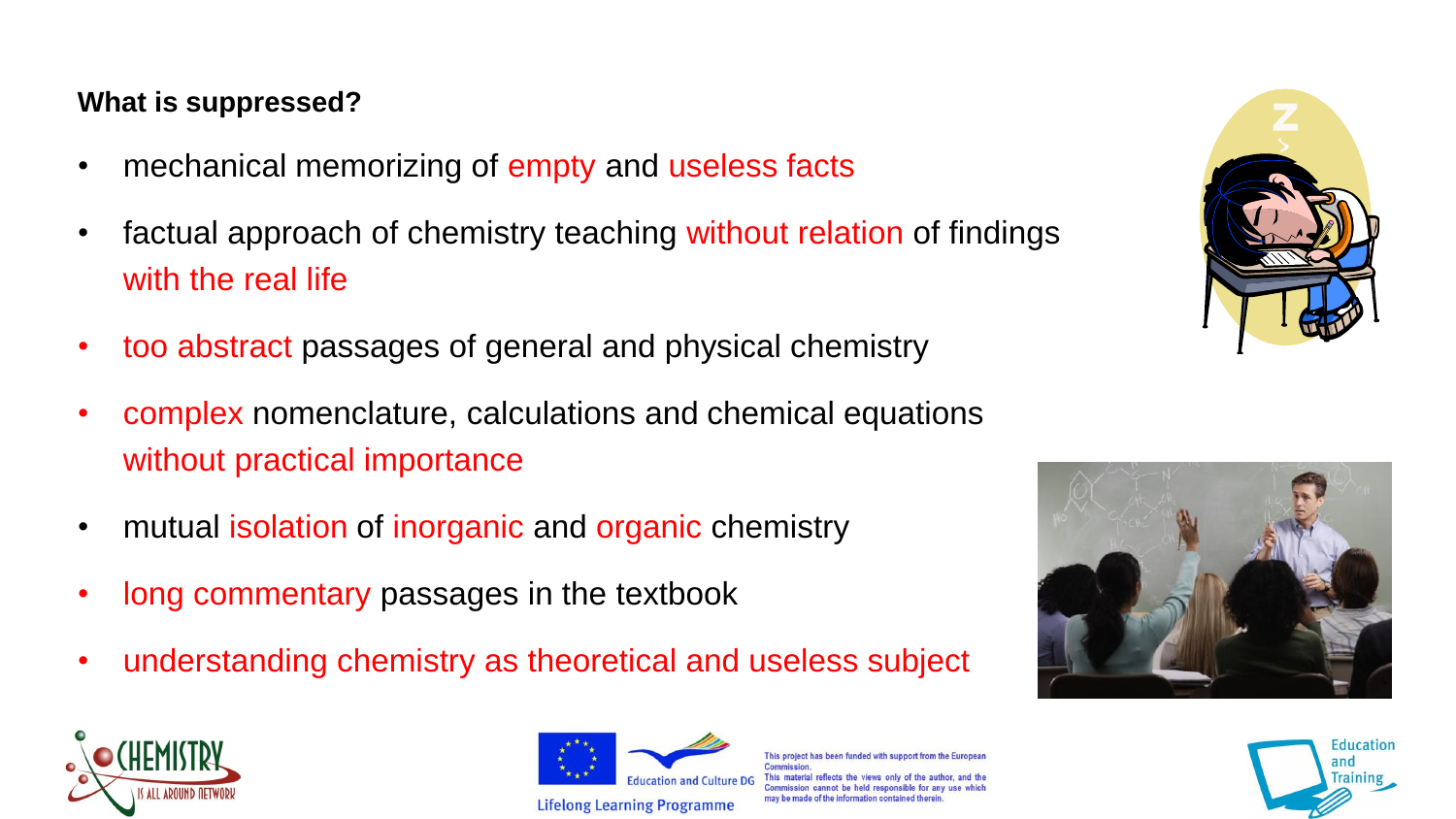## **Activities helping teachers to develop their skills**

- journals and books
- conferences and lifelong learning programmes
- projects and portals
- **CIAAN project**
	- $\triangleright$  workshops for science teachers
	- $\triangleright$  teaching resources on the web portal
	- $\triangleright$  international conferences

|                                                                                                                                                                                        |                                                                                                                                                                                                                                                                                                                                                                                                                                                                                                                                                          | IS ALL AROUND DETWORK                                                                                                                                                                                                                                                                |                                                                                                                                                                                                                                                                                                                                                                                                                 |
|----------------------------------------------------------------------------------------------------------------------------------------------------------------------------------------|----------------------------------------------------------------------------------------------------------------------------------------------------------------------------------------------------------------------------------------------------------------------------------------------------------------------------------------------------------------------------------------------------------------------------------------------------------------------------------------------------------------------------------------------------------|--------------------------------------------------------------------------------------------------------------------------------------------------------------------------------------------------------------------------------------------------------------------------------------|-----------------------------------------------------------------------------------------------------------------------------------------------------------------------------------------------------------------------------------------------------------------------------------------------------------------------------------------------------------------------------------------------------------------|
| CZ FR GR IE IT<br><b>BGI</b><br>PL PT SK ES TR EN<br>Homepage<br><b>Teaching Resources</b><br><b>Students' Motivation</b>                                                              | <br>username<br>Welcome to the Chemistry Is All Around Us Network Portal!<br>International<br>Conference on<br><b>Initiatives in</b><br>The Chemistry Is All Around Network project, funded by the European Commission in the<br>Training<br>framework of the Lifelong Learning Programme (Comenius Subprogramme - Multilateral<br>Networks), intends to promote the studying of chemistry at school.<br>The International<br>Training will take place at<br>This Portal is addressed to school teachers and experts and is organised in thematic areas: |                                                                                                                                                                                                                                                                                      | LOGI<br><b>Chemistry Teachers</b><br>Conference on Teachers'                                                                                                                                                                                                                                                                                                                                                    |
| <b>Teacher Training</b>                                                                                                                                                                |                                                                                                                                                                                                                                                                                                                                                                                                                                                                                                                                                          |                                                                                                                                                                                                                                                                                      | the Millennium Theatre in<br>Limerick (IE), on 29<br>November 2013. The                                                                                                                                                                                                                                                                                                                                         |
| <b>Successful Experiences</b>                                                                                                                                                          | <b>Students' Motivation</b>                                                                                                                                                                                                                                                                                                                                                                                                                                                                                                                              | <b>Teachers' Training</b>                                                                                                                                                                                                                                                            | conference aims to continue<br>and expand the dialogue<br>initiated by the project<br>partners with a wider<br>audience of practitioners to<br>look at initiatives addressing<br>issues with Chemistry<br>teacher pre-service and in-<br>service training. This event<br>is addressed to teachers.<br>researchers and experts in<br>the field of science<br>education. Conference is<br>funded by LLP Programme |
| International<br>Conferences                                                                                                                                                           | Documents and source to motivate<br>students' motivation. These are:<br><b>Papers</b><br>Reviews of Publications<br>Conferences Information<br>Reports                                                                                                                                                                                                                                                                                                                                                                                                   | Documents and sources to facilitate<br>cooperation and transmitting of know how                                                                                                                                                                                                      |                                                                                                                                                                                                                                                                                                                                                                                                                 |
| Network                                                                                                                                                                                |                                                                                                                                                                                                                                                                                                                                                                                                                                                                                                                                                          | between school teachers and experts and<br>researchers. These are:                                                                                                                                                                                                                   |                                                                                                                                                                                                                                                                                                                                                                                                                 |
| Exploitation                                                                                                                                                                           |                                                                                                                                                                                                                                                                                                                                                                                                                                                                                                                                                          | <b>Papers</b><br>Reviews of Publications<br>Conferences Information<br>Reports                                                                                                                                                                                                       |                                                                                                                                                                                                                                                                                                                                                                                                                 |
| <b>Testimonials</b>                                                                                                                                                                    |                                                                                                                                                                                                                                                                                                                                                                                                                                                                                                                                                          |                                                                                                                                                                                                                                                                                      |                                                                                                                                                                                                                                                                                                                                                                                                                 |
| <b>News Archive</b>                                                                                                                                                                    |                                                                                                                                                                                                                                                                                                                                                                                                                                                                                                                                                          |                                                                                                                                                                                                                                                                                      | and the participation is free<br>of charge.                                                                                                                                                                                                                                                                                                                                                                     |
| <b>Links</b>                                                                                                                                                                           |                                                                                                                                                                                                                                                                                                                                                                                                                                                                                                                                                          |                                                                                                                                                                                                                                                                                      |                                                                                                                                                                                                                                                                                                                                                                                                                 |
| <b>Project Infos</b>                                                                                                                                                                   | <b>Successful Experiences</b>                                                                                                                                                                                                                                                                                                                                                                                                                                                                                                                            | <b>Teaching Resources</b>                                                                                                                                                                                                                                                            |                                                                                                                                                                                                                                                                                                                                                                                                                 |
| Contacts<br>Lifelong                                                                                                                                                                   | Collection of successful experience in the<br>promotion of chemistry learning.<br>Information is presented in:<br><b>Papers</b><br>Reviews of Publications<br>Conferences Information<br>Reports                                                                                                                                                                                                                                                                                                                                                         | Teachers need to have access to<br>teaching resources and online material to<br>teach chemistry in a more innovative.<br>attractive and interactive approach. This<br>section gives access to a collection of<br>online sources for teaching chemistry in<br>schools. These include: |                                                                                                                                                                                                                                                                                                                                                                                                                 |
| Learning<br>Programme                                                                                                                                                                  |                                                                                                                                                                                                                                                                                                                                                                                                                                                                                                                                                          |                                                                                                                                                                                                                                                                                      |                                                                                                                                                                                                                                                                                                                                                                                                                 |
|                                                                                                                                                                                        |                                                                                                                                                                                                                                                                                                                                                                                                                                                                                                                                                          | Online courses<br>- Web sites                                                                                                                                                                                                                                                        |                                                                                                                                                                                                                                                                                                                                                                                                                 |
| This project has been funded with support from the European<br>This muterial reflects the views only of the author, and the<br>Commission cannot be held responsible for any use which |                                                                                                                                                                                                                                                                                                                                                                                                                                                                                                                                                          | <b>Boftware</b><br>Downloadable materials                                                                                                                                                                                                                                            |                                                                                                                                                                                                                                                                                                                                                                                                                 |





This project has been funded with support from the European **Commission.** This material reflects the views only of the author, and the Commission cannot be held responsible for any use which may be made of the information contained therein